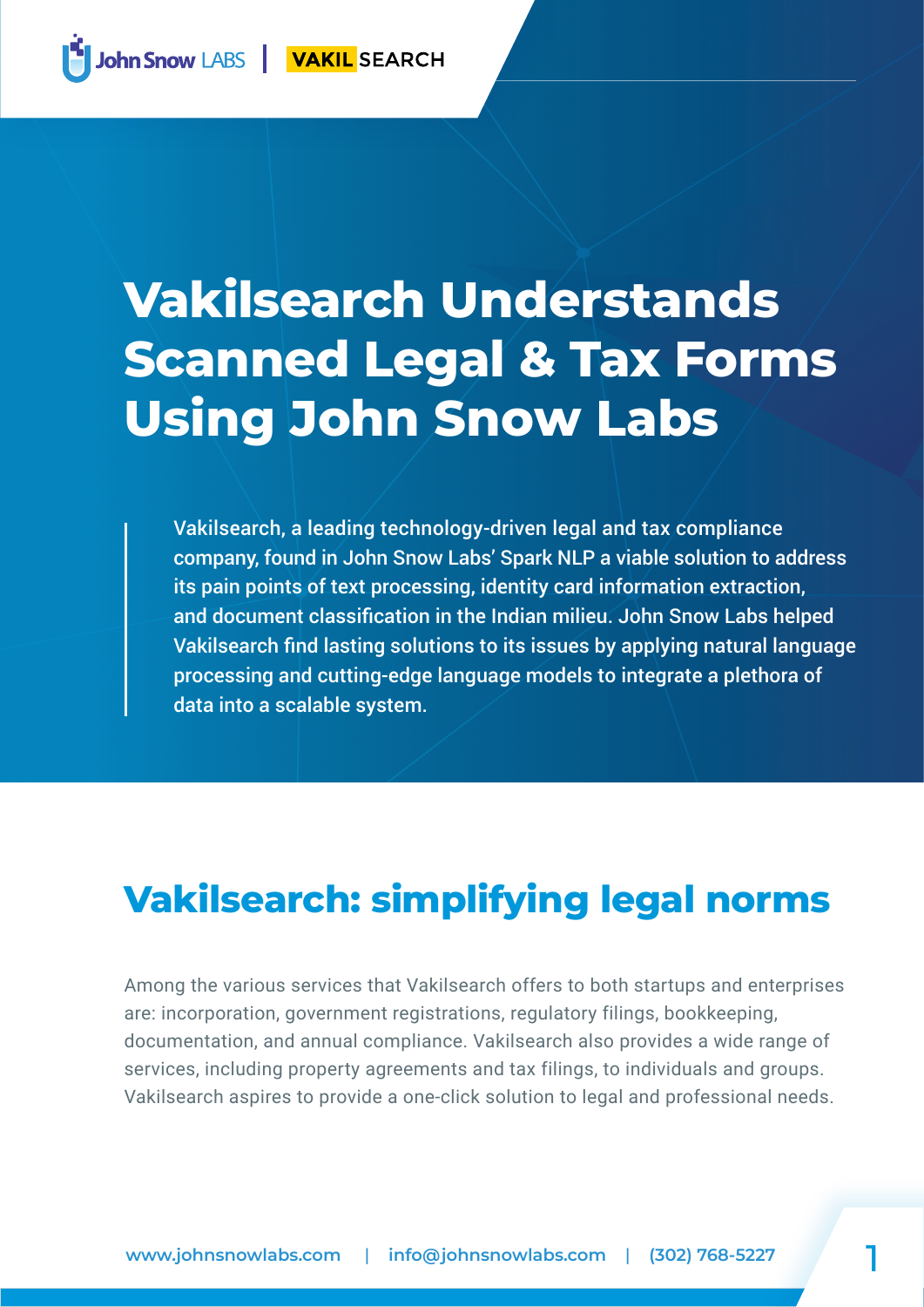### **The Problem**

Indian industries are accustomed to using physical documentation; the amount of paperwork required varies by industry. Many industries rely on scanned document images (which typically contain non-selectable text) to obtain information for important index fields to carry out their daily duties.

Vakilsearch, too, faced similar hurdles.

**1**

**2**

**3**

**4**

The first significant step is to index various types of documents to sort out data quality issues, which aids in the extraction of information and meta-data from a wide range of complicated documents. This task is known as **Document Classification**. The first challenge was to identify how advanced machine learning and natural language processing (NLP) techniques could solve this significant issue.

Second, Vakilsearch faced difficulty in **extracting parts of mailing addresses**. This is complicated because Indian addresses lack a standardized structure for breaking down an input address text into extracted pieces using rule-based parsers.

Third, Indian addresses may **contain text in multiple languages** – such as English, French, Hindi, and vernaculars. Languages can even be mixed in a single form.

Fourth, the company had difficulty **extracting and classifying information from photos of identity cards**. Different data fields are dispersed across multiple spots on an identity card –each with their own format, font, size, and style. These are frequently superimposed over complex background images, some containing language, interfering with an image recognition pipeline's ability to interpret the information effectively.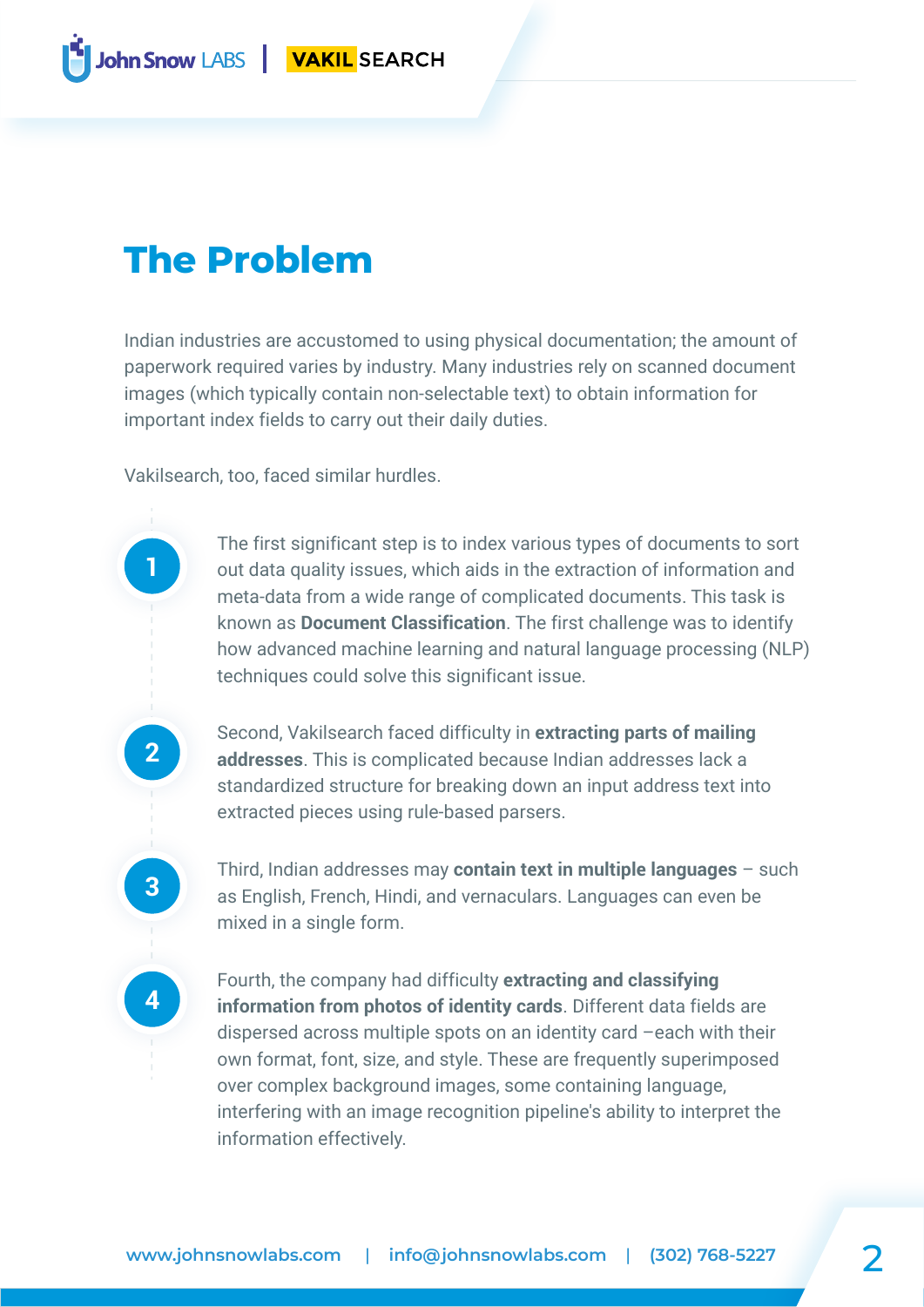## **Solution**

Vakilsearch handled more than **10 distinct paper types – such as electricity bills, bank statements, passports, and Aadhaar numbers**. Vakilsearch built an automatic procedure that can process many lengthy documents quickly and accurately. Working with paper-based records adds another layer of complexity to document classification. The paper must first be scanned, and then written, or typed text must be extracted for further examination. A technology required for this must detect text and layout from photos and scans, allowing for converting paper documents into digital format for subsequent classification.

Working with complex document classification and information extraction problems necessitates strong Natural Language Processing (NLP) technology. Vakilsearch built a document classifier pipeline using the Spark NLP deep learning model, which supports easily training & tuning models for custom document types to optimize accuracy.

For identity card information extraction, Vakilsearch employs an image processing pipeline using Spark OCR, and then extract data fields by applying a John Snow Labs' Named Entity Recognition (NER) model trained specifically to extract identity card information. The image processing pipeline is the extraction of meaningful information primarily from digitally stored images using a variety of techniques, each one applied to a specific task because current generic image analysis methods do not match human accuracy. Both the identity card and mail address extraction pipelines were built with Spark NLP using BERT embeddings and a Bidirectional-LSTM deep learning architecture.

#### **Results:**

- The document classification pipeline outperformed the comparable pipelines by **9%** and attained **96% accuracy.**
- The identity card information extraction pipeline achieved an accuracy of **87%**.
- The mailing address resolution pipeline achieved an accuracy of **89%.**